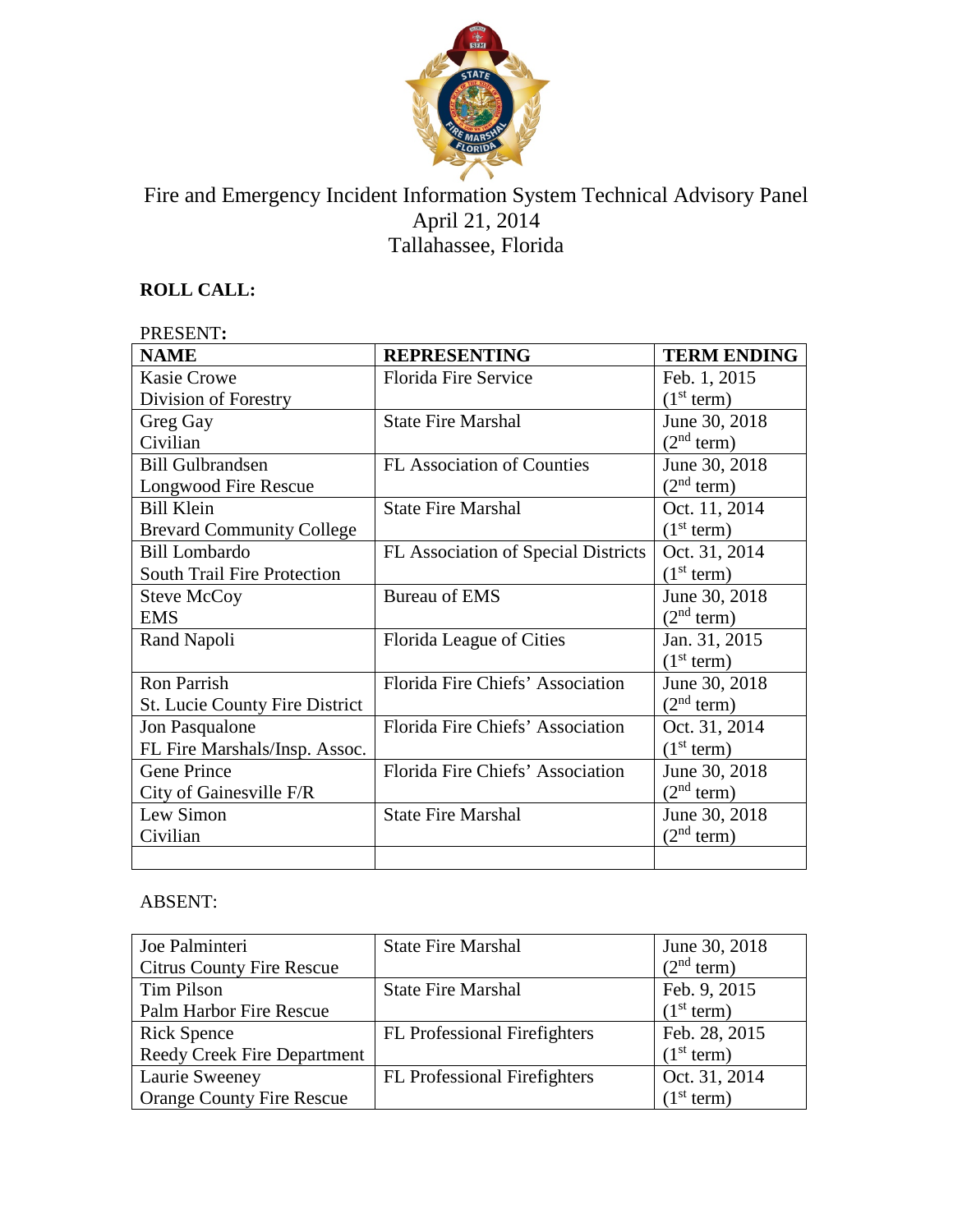The Fire and Emergency Incident Information System Technical Advisory Panel meeting was called to order.

**On a motion duly made**, the minutes from the Fire and Emergency Incident Information System Technical Advisory Panel held on January 23, 2014 were approved.

### **Motion carried**. **REPORT FROM DIVISION:** *Given by Director Julius Halas*

- Legislative Session Update
- Memorandum of Understanding (MOU) between the State Fire Marshal's Office and the Department of Health is being routed through the Legal Division for the EMT/FF program.
- Working toward grant funding for job task analysis

Casia Sinco, Bureau Chief, Fire Prevention, stated that last year, the Division was awarded a \$125,000 grant from FEMA for the "Firesafety for Seniors Campaign".

The Bureau has partnered with local departments, (application process required) which includes a training and education component. Funding has already been used to provide over 1,500 smoke alarms. Home firesafety inspections are also being provided.

The goal is to reach the smaller departments, and volunteer departments that do not have the resources to provided assistance.

Information on this process can be found on the State Fire Marshal website.

# **REPORT FROM FFIRS:** *Given by Keith McCarthy and Matt Hinson*

# *Handout provided*

- On-going FFIRS Training
- USFA will be moving the NFIRS system to a new data center production environment at the close of April 2014. Transition will require the system to be down from Tuesday, April 29 through approximately Wednesday, May 7, 2014.
- Missing or Unknown Fire Causes
	- o Looking to enhance data gathering
	- o Request for Panel's input on Action Items (hand out)
- Steve McCoy will get Panel members the "rules about submitting records" used within the EMSTARS system